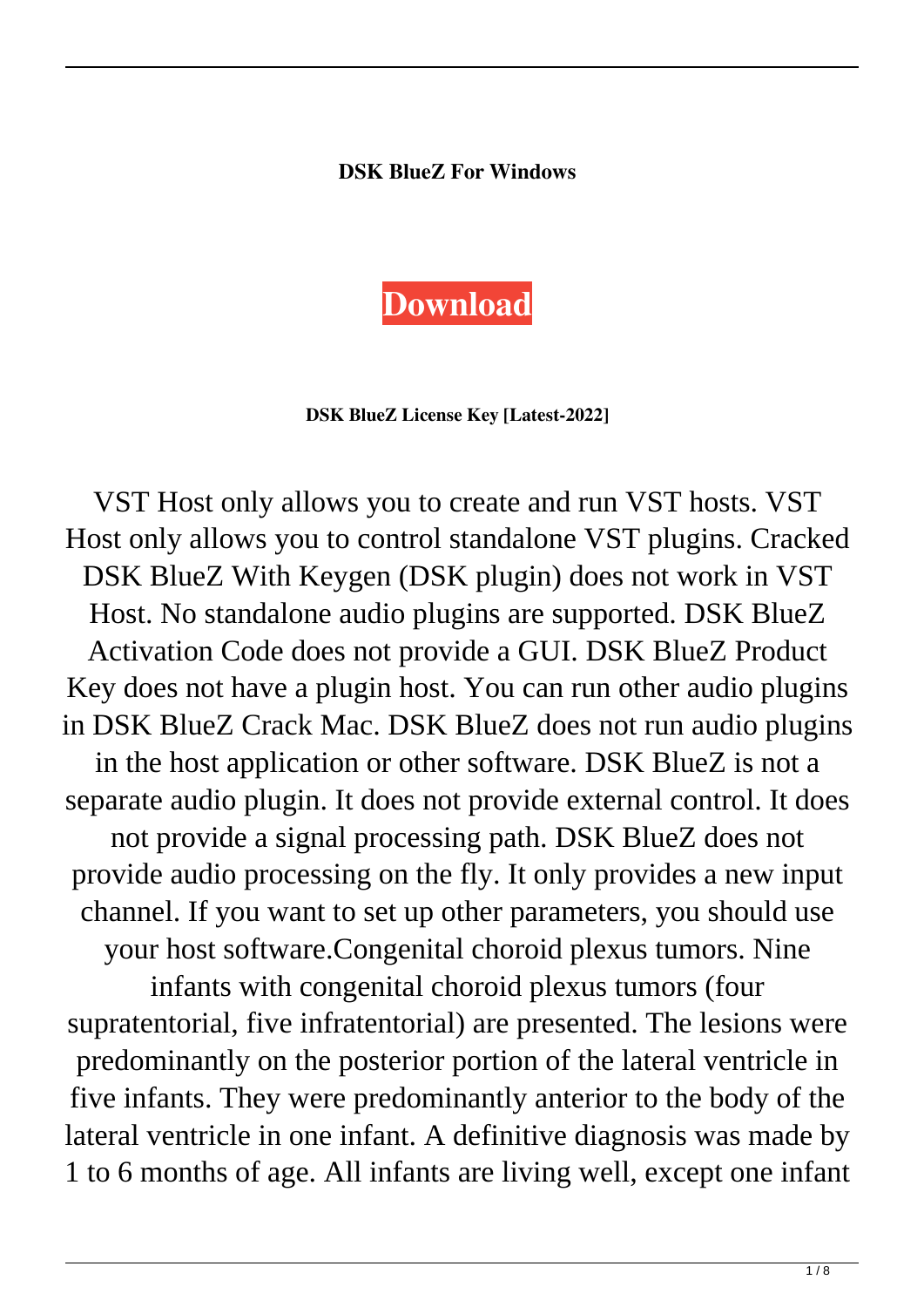who died at 17 months of age. Histologic examination showed typical choroid plexus with no specific growth pattern. Immunohistochemical findings were also typical of choroid plexus. Thus, we could confirm the presence of choroid plexus by histologic and immunohistochemical examination, and differentiate it from other congenital choroid tumors.Q: Referencing an attribute in the View layer? I am designing a rest API using Express and I am trying to add some documentation to it. I have added the route documentation using route.get('/doc',...) but I have also added annotations to the functions in the route file itself to provide some additional information about the function. The route definitions are looking something like the following: router.get('/doc', (req, res, next)  $\Rightarrow$  { //... do some doc stuff }); Is it possible to add annotations to the function definition itself? A: Is it possible to add annotations to the function definition itself? If you mean ExpressJS, then the answer is a resounding "no". ExpressJS uses compiled templates for all

## **DSK BlueZ Crack+ Download**

Using keymods of different pitches can produce a really interesting result. This plugin gives you the means to produce a dynamic sound. By changing the selected parameter with the help of keymod can produce sounds of various waveforms. KEYMACRO Example: With each different key, different waveforms are produced. There are 3 different waveforms: Saw, Sine, and Triangle. FAQ: Why are there not a full set of parameters for every possible key? This plugin was designed with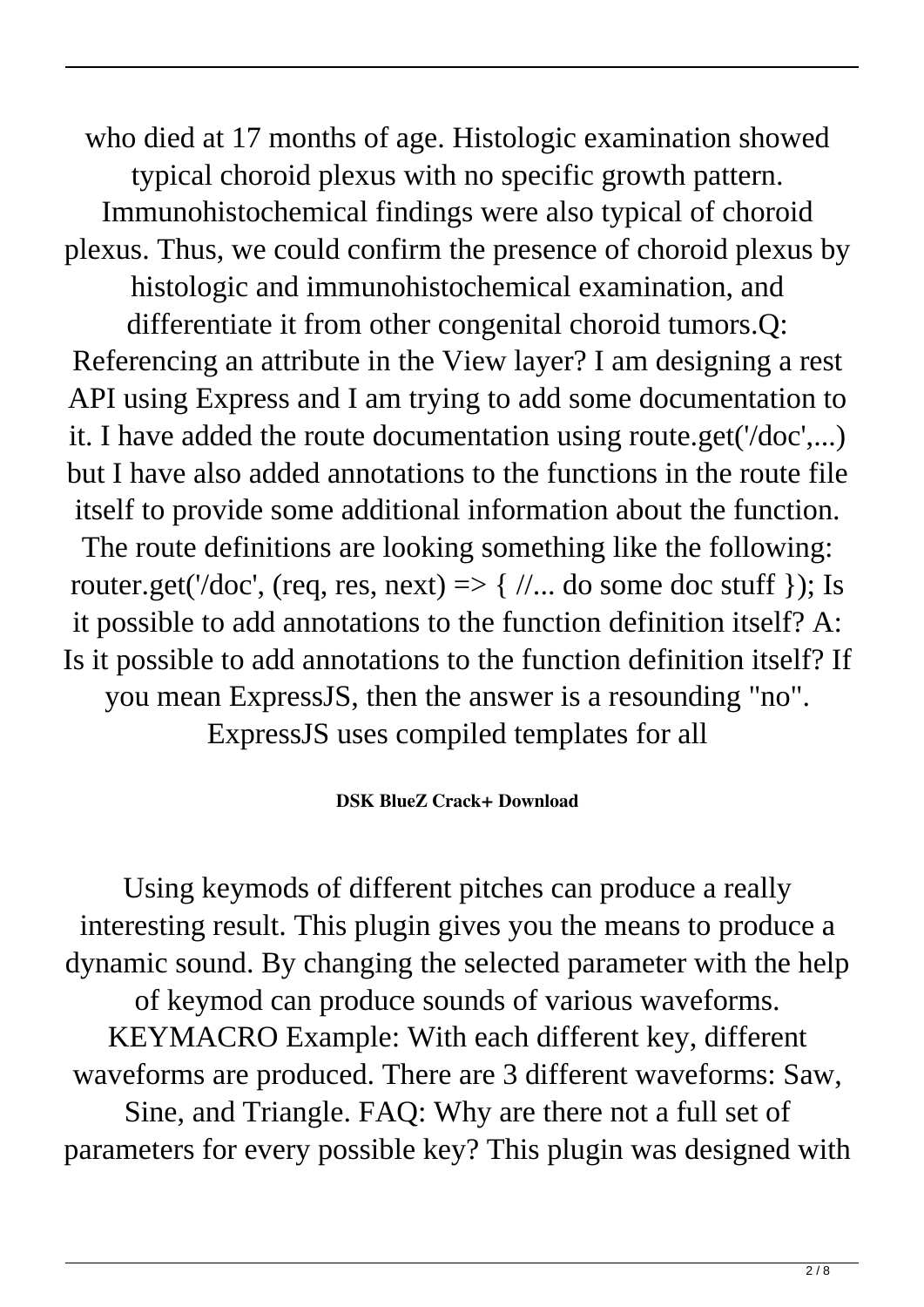the help of experts in the musical field and we have taken as much as we could to make it as accurate as possible. However we could not find the time to go through each and every possible key, so we left a few knobs without any parameter to make sure that they would work out of the box. Will this work with Microsoft Keyboard Drivers? Some keyboard manufacturers use their own utility drivers to work with a Windows operating system. These

drivers are only compatible with the applications that are compatible with the hardware. A certain compatibility is guaranteed. However, your PC needs to be designed to work with a certain type of device. In case you encounter any issues or if the compatible application is not supported, you may consider using the third-party keyboards. This plugin does not have any serial number or license information. What are the licensing terms? There is no licensing associated with this plugin. How do I use it? Download the plugin from this website and use your VSTPlugins installation software to install the plugin to your VSTPlugins directory. How do I use the presets included with the plugin? To save a preset: 1. Open the preset by double-clicking on the "Presets" folder in the plugin's folder. 2. Click the New Preset button to save a new preset. 3. Select the required preset by scrolling down, double-clicking on the preset, and finally clicking the Save button. What are the features of the plugin? • Various presets • Frequency selection • BPM adjustment • Keys assignment • Band-pass filter • Line level output • Ability to save presets What is the author of this plugin? This plugin was designed by DSK BlueZ. • How to free yourself from Soundcloud. How to free yourself from Soundcloud and how to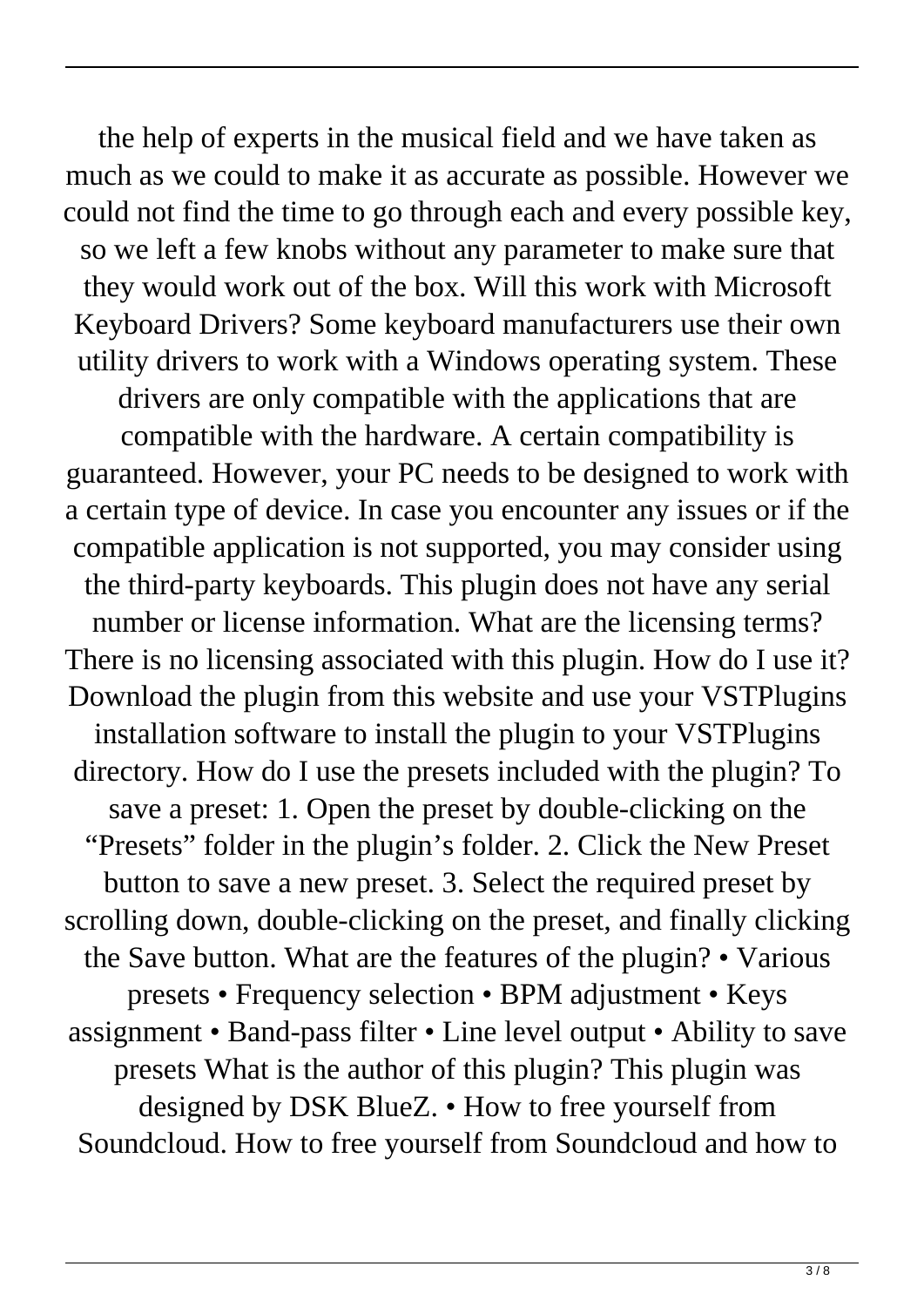get your soundCloud data to other platforms? 77a5ca646e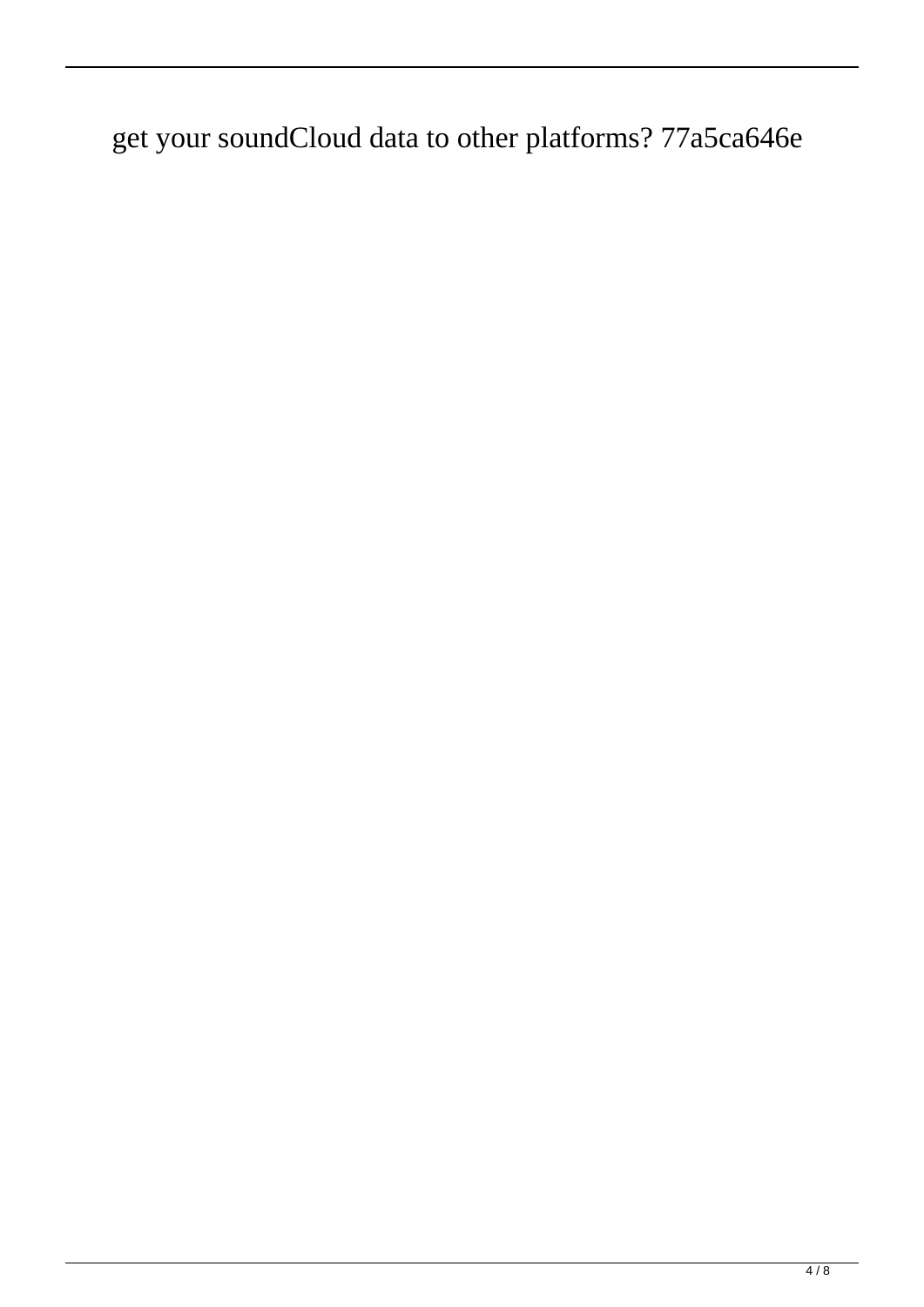Wherever there is a song, there is at least one sound producer. With DSK BlueZ, you can create your own instrument and enjoy what it sounds like! With a simple touch, you can create sound in much the same way as on a keyboard. Just one tap opens a fullscreen editor, allowing you to create complex sounds by combining the highly flexible oscillators with the modifiable audio effects and tempo controllers. It's also easy to get started right away. In just a couple of minutes, you can create up to 100 sounds. The waveform editor is equipped with a wide range of wave shapes and various features, so it's always possible to find the right sound for the occasion. Compared with other similar software, DSK BlueZ is not limited to the use of oscillators. Even advanced users will find it easy to make use of a wide range of sound effects, such as reverb, delay, chorus, and flanger. Combine them with the oscillators to create fascinating sounds. More complex sound designs, such as synth sounds, music production tracks, and individual sounds are also possible with DSK BlueZ. DSK BlueZ can be used to easily make music. The workflow is simple and intuitive. Just choose an instrument, create a sound, and play. The user-friendly interface is just as easy to use. The modifiable controls offer the flexibility needed to create outstanding sounds, including the use of a wide range of effects. DSK BlueZ Features: 1. Full-Screen Editor Create sounds easily by opening a full-screen editor. You can easily create music with even more complex sounds. 2. Easy Creation of 100 Sounds in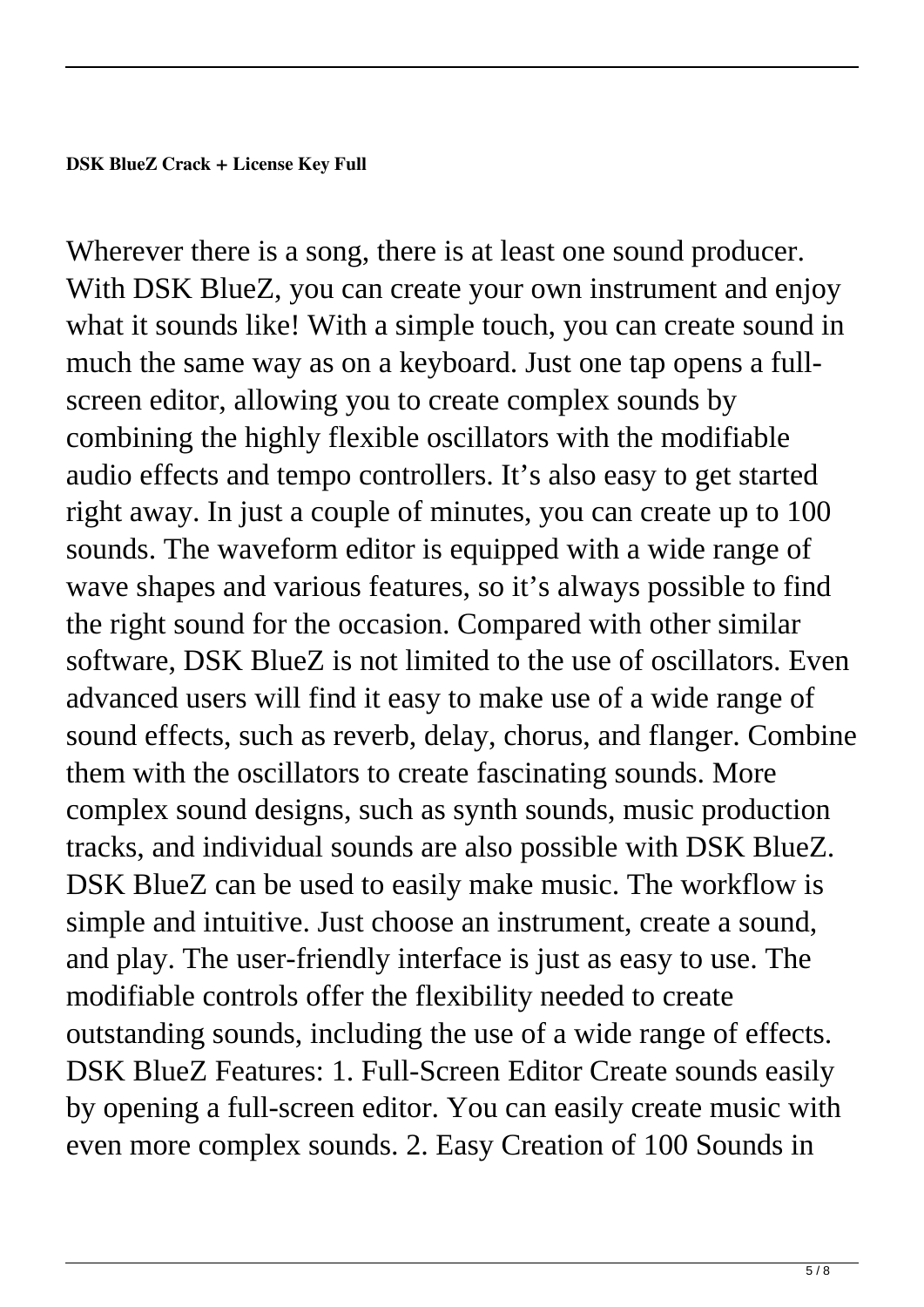Just a Few Minutes With DSK BlueZ, you can easily create your own sounds. You can easily create up to 100 sounds in a few minutes. 3. Robust Sound Effects You can create a large variety of sound effects with DSK BlueZ. With sounds like flanger, reverb, and chorus, you can create sounds you've never heard before. 4. Variety of Oscillators and Effects Oscillators provide a variety of sound shapes, such as sine, sawtooth, square, and a wide variety of wave shapes. You can create sounds with multiple oscillators. Effects are a versatile set of tools that allow you to create new sounds. 5. Manipulate Sound with Dynamic Controls With DSK BlueZ, you can

**What's New In?**

DSK BlueZ is a free BlueZ plugin, and as such, it may not be able to completely meet your needs. It does, however, cover a sufficient amount of tasks, so that it can be the right start point for you to explore the world of plugins. DSK BlueZ is a free BlueZ plugin, and as such, it may not be able to completely meet your needs. It does, however, cover a sufficient amount of tasks, so that it can be the right start point for you to explore the world of plugins. This application allows you to make music using your computer. You're connected with one or more audio source devices and you can record your audio output using any audio recording software. As such, DSK BlueZ comes with a central recording window that can be used to manage your session. In the settings, you'll find controls to customize the behavior of the main window. To start with, it's possible to create several audio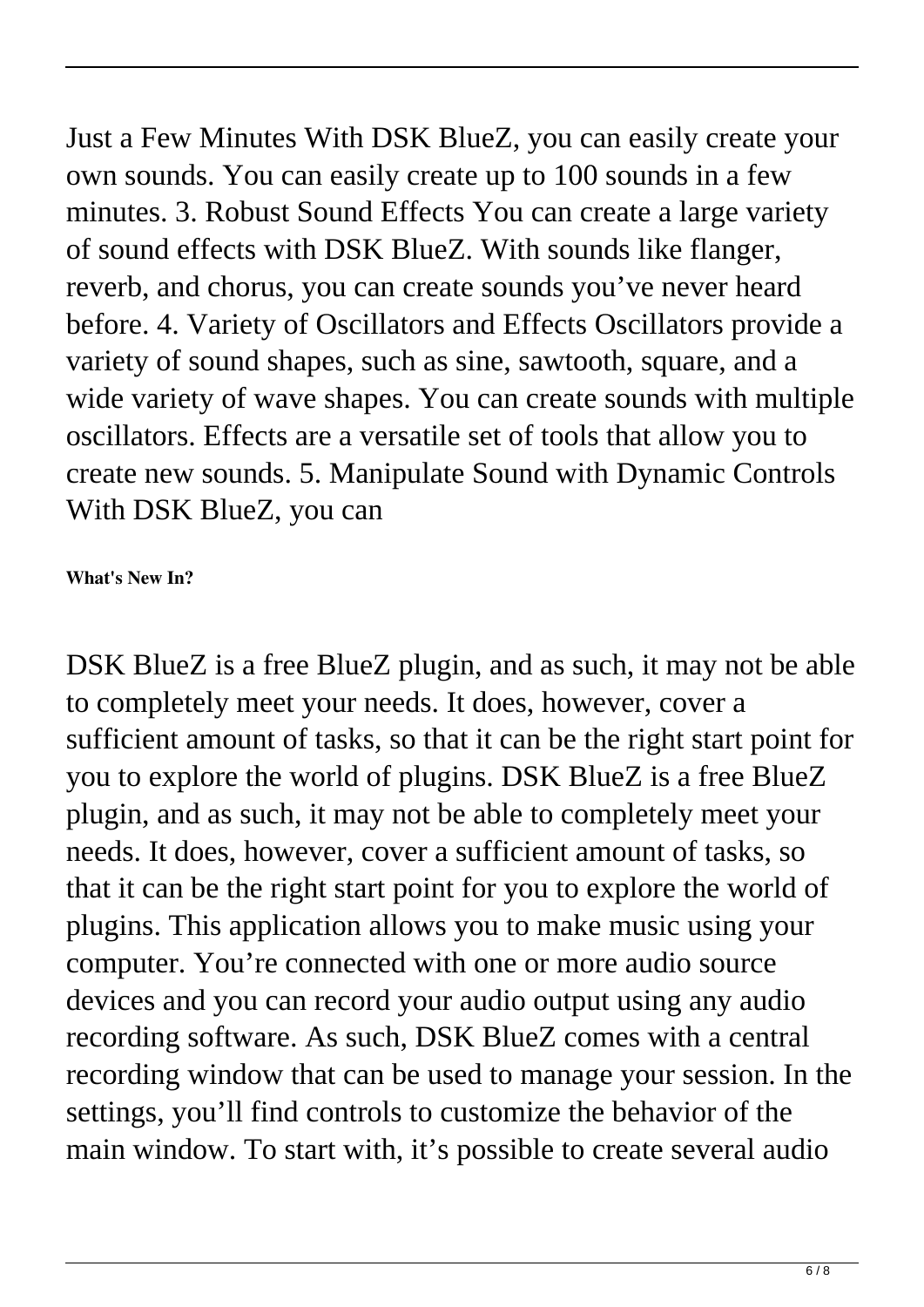tracks. Doing so, the recording window will be split in two, with the two halves corresponding to each of the recorded tracks. DSK BlueZ allows you to quickly organize your session by assigning them tags. These are descriptive labels that can be used to categorize your sessions, as well as to find tracks by their tags. From a technical point of view, DSK BlueZ uses a single main window. What's more, this is a separate sub window with dual navigation, a view column, multiple configuration tabs, the mixer, a handy little menu called the Library, and a status bar. While the recording section features one input, one output, and four recording channels, there's also an extra solo option for the input and two sections for managing the session's metadata. If you want to change the current state of the main window, the edit button at the bottom will come in handy. This allows you to access the dedicated edit mode for DSK BlueZ. In it, you'll find a set of controls for managing the parameters. If needed, you'll be able to update, reset, or remove the recording tracks, or assign a tag to them. To do so, click on the plus sign to create a new track, the minus sign to remove a track, or a single star icon to assign a tag. The playback section is connected to the recording window. This means you can stop recording, as well as change the volume of the session. Moreover, this section features a mixer with controls for each of the recording channels, as well as a section for controlling the solo option. DSK BlueZ Screenshots: DSK BlueZ Full Version Download BlueSky is a C64 MIDI music synthesizer plugin. This plugin